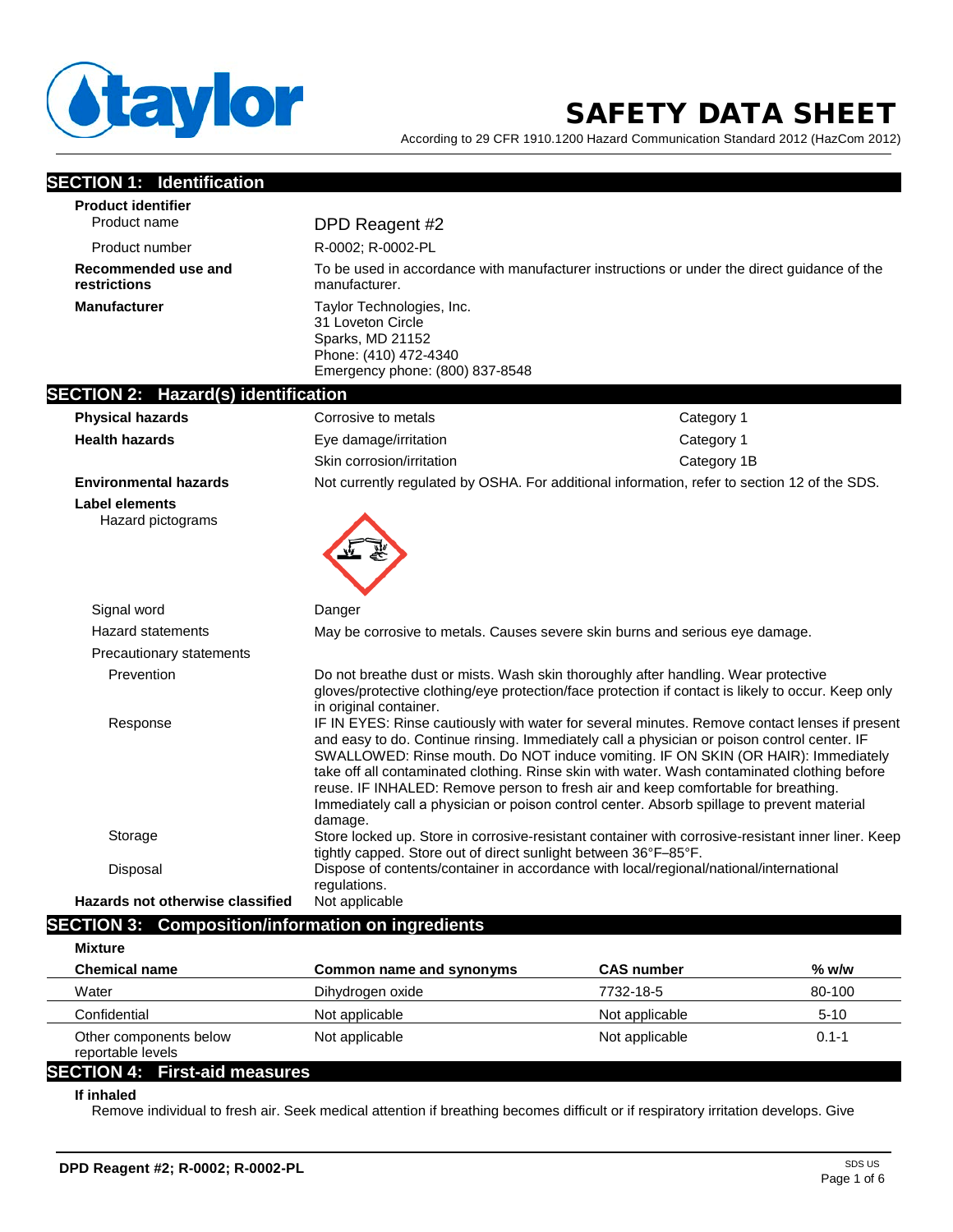#### oxygen or artificial respiration if needed.

#### **In case of skin contact**

Immediately flush skin with plenty of water for at least 20 minutes. If clothing comes in contact with the product, the clothing should be removed and laundered before reuse. Seek medical attention if irritation develops. Chemical burns must be treated by a physician.

## **In case of eye contact**

Immediately flush eyes with plenty of water for at least 20 minutes. Remove contact lenses if present and easy to do. Continue rinsing. Call a physician or poison control center immediately.

## **If swallowed**

Immediately call a physician or poison control center. Rinse mouth. Never give anything by mouth to a person who is unconscious or is having convulsions. Do NOT induce vomiting unless directed by physician. If vomiting occurs, keep head low so that stomach content does not get into the lungs.

## **Most important symptoms and effects, both acute and delayed**

Refer to section 2 and/or section 11 of the SDS for the most important known symptoms and effects.

## **Indication of any immediate medical attention and special treatment needed**

Provide general supportive measures and treat symptomatically. Chemical burns: Flush with water immediately. While flushing, remove clothes which do not adhere to affected area. Call an ambulance. Continue flushing during transport to hospital. Keep person under observation. Symptoms may be delayed.

## **General information**

Ensure medical personnel are aware of the material(s) involved and take precautions to protect themselves.

## **SECTION 5: Firefighting measures**

| <b>Extinguishing media</b><br>Suitable extinguishing media            | Use extinguishing media appropriate for surrounding fire.                                              |
|-----------------------------------------------------------------------|--------------------------------------------------------------------------------------------------------|
| Unsuitable extinguishing media                                        | Do not use a heavy water stream. Use of heavy stream of water may spread fire.                         |
| Specific hazards arising from the substance or mixture<br>Fire hazard | Not flammable                                                                                          |
| Explosion hazard                                                      | Not explosive                                                                                          |
| Reactivity                                                            | May be corrosive to metals                                                                             |
| Hazardous combustion products                                         | Carbon oxides, nitrogen oxides, phosphorus oxides, sulfur oxides. Other irritating fumes and<br>smoke. |
| <b>Advice for firefighters</b><br>Precautionary measures              | Exercise caution when fighting any chemical fire; hazardous fumes will be present.                     |
| Firefighting<br>equipment/instructions                                | Use water spray or fog for cooling exposed containers.                                                 |
| Protection during firefighting                                        | Do not enter fire area without proper protective equipment, including respiratory protection.          |
| Other information                                                     | Refer to section 9 of the SDS for flammability properties.                                             |

## **SECTION 6: Accidental release measures**

## **Personal precautions, protective equipment, and emergency procedures**

Keep unnecessary personnel away. Keep people away and upwind of spill/leak. Keep out of low areas. Wear appropriate protective equipment and clothing during cleanup. Do not breathe dust or mists. Do not touch damaged containers or spilled material unless wearing appropriate protective clothing. Ensure adequate ventilation. Local authorities should be advised if significant spillages cannot be contained. For personal protective equipment, refer to section 8 of the SDS.

#### **Environmental precautions**

Avoid discharge into drains, watercourses, or onto the ground.

#### **Methods and material for containment and cleaning up**

Ventilate the area. Dike the spilled material where this is possible. Stop leak if it can be done without risk. Absorb spillage to prevent material damage. Absorb in vermiculite, dry sand or earth, and place into containers. Prevent entry into waterways, sewers, basements, or confined areas. Following product recovery, flush area with water to remove residual contamination. Never return spills to original containers for reuse. Contaminated absorbent material may pose the same hazards as the spilled product. In the event of a spill or accidental release, notify relevant authorities in accordance with all applicable regulations.

#### **Reference to other sections**

For exposure controls and personal protection, refer to section 8 of the SDS. For waste disposal, refer to section 13 of the SDS.

## **SECTION 7: Handling and storage**

## **Personal precautions, protective equipment, and emergency procedures**

Do not handle until all safety precautions have been read and understood. Do not breathe dust or mists. Do not get in eyes, on skin, or on clothing. Do not taste or swallow. Avoid prolonged exposure. Provide adequate ventilation. Wear appropriate personal protective equipment. For personal protective equipment, refer to section 8 of the SDS. Keep away from incompatibles. Observe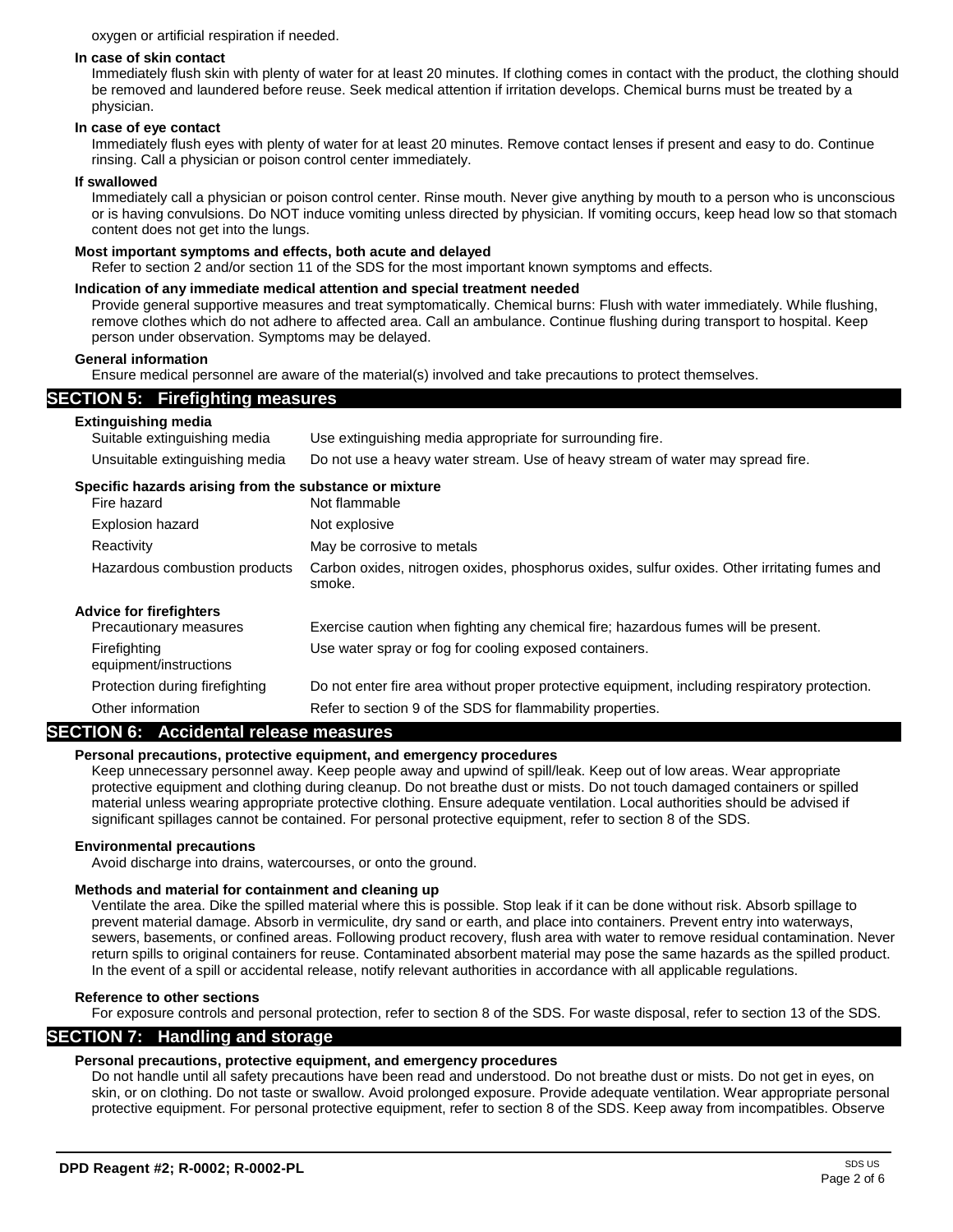good industrial hygiene practices. Label containers appropriately.

## **Conditions for safe storage, including any incompatibilities**

Store locked up. Store in corrosive-resistant container with corrosive-resistant inner liner. Keep tightly capped. Store out of direct sunlight between 36°F–85°F. Store away from incompatible materials (refer to section 10 of the SDS).

## **SECTION 8: Exposure controls/personal protection**

**Occupational exposure limits**

## **US ACGIH Threshold Limit Values**

Not regulated

## **US NIOSH: Pocket Guide to Chemical Hazards**

Not regulated

## **US OSHA Table Z-1 Limits for Air Contaminants (29 CFR 1910.1000)**

Not regulated

## **Biological limit values**

No biological exposure limits noted for the ingredient(s)

#### **Exposure controls**

| Appropriate engineering controls | Good general ventilation (typically 10 air changes per hour) should be used. Ventilation rates<br>should be matched to conditions. If applicable, use process enclosures, local exhaust<br>ventilation, or other engineering controls to maintain airborne levels below recommended<br>exposure limits. If exposure limits have not been established, maintain airborne levels to an<br>acceptable level. Eyewash facilities and emergency shower must be available when handling<br>this product. |
|----------------------------------|----------------------------------------------------------------------------------------------------------------------------------------------------------------------------------------------------------------------------------------------------------------------------------------------------------------------------------------------------------------------------------------------------------------------------------------------------------------------------------------------------|
| Personal protective equipment    |                                                                                                                                                                                                                                                                                                                                                                                                                                                                                                    |
| Eye/face protection              | Wear appropriate chemical safety goggles if contact is likely to occur.                                                                                                                                                                                                                                                                                                                                                                                                                            |
| Skin protection                  | Wear appropriate chemical-resistant gloves and clothing if contact is likely to occur.                                                                                                                                                                                                                                                                                                                                                                                                             |
| Body protection                  | Wear appropriate protective clothing if contact is likely to occur.                                                                                                                                                                                                                                                                                                                                                                                                                                |
| Respiratory protection           | In case of insufficient ventilation, wear suitable respiratory equipment. Use a NIOSH/MSHA<br>approved respirator if there is a risk of exposure to dust/fumes at levels exceeding the<br>exposure limits. Advice should be sought from respiratory protection suppliers.                                                                                                                                                                                                                          |

# **SECTION 9: Physical and chemical properties**

## **Information on basic physical and chemical properties**

| Physical state                        | Liquid                               |
|---------------------------------------|--------------------------------------|
| Form                                  | Liquid                               |
| Color                                 | Clear, colorless or nearly colorless |
| Odor                                  | Odorless                             |
| Odor threshold                        | No data available                    |
| рH                                    | 1.3                                  |
| Evaporation rate                      | No data available                    |
| Melting point                         | No data available                    |
| Freezing point                        | No data available                    |
| Initial boiling point (boiling range) | No data available                    |
| Flash point                           | No data available                    |
| Specific gravity                      | No data available                    |
| Auto-ignition temperature             | No data available                    |
| Decomposition temperature             | No data available                    |
| Flammability (solid, gas)             | No data available                    |
| <b>Upper Flammability Limit</b>       | No data available                    |
| Lower Flammability Limit              | No data available                    |
| Vapor pressure                        | No data available                    |
| Vapor density                         | No data available                    |
| Solubility                            | Soluble in all proportions           |
| Partition coefficient                 | No data available                    |
|                                       |                                      |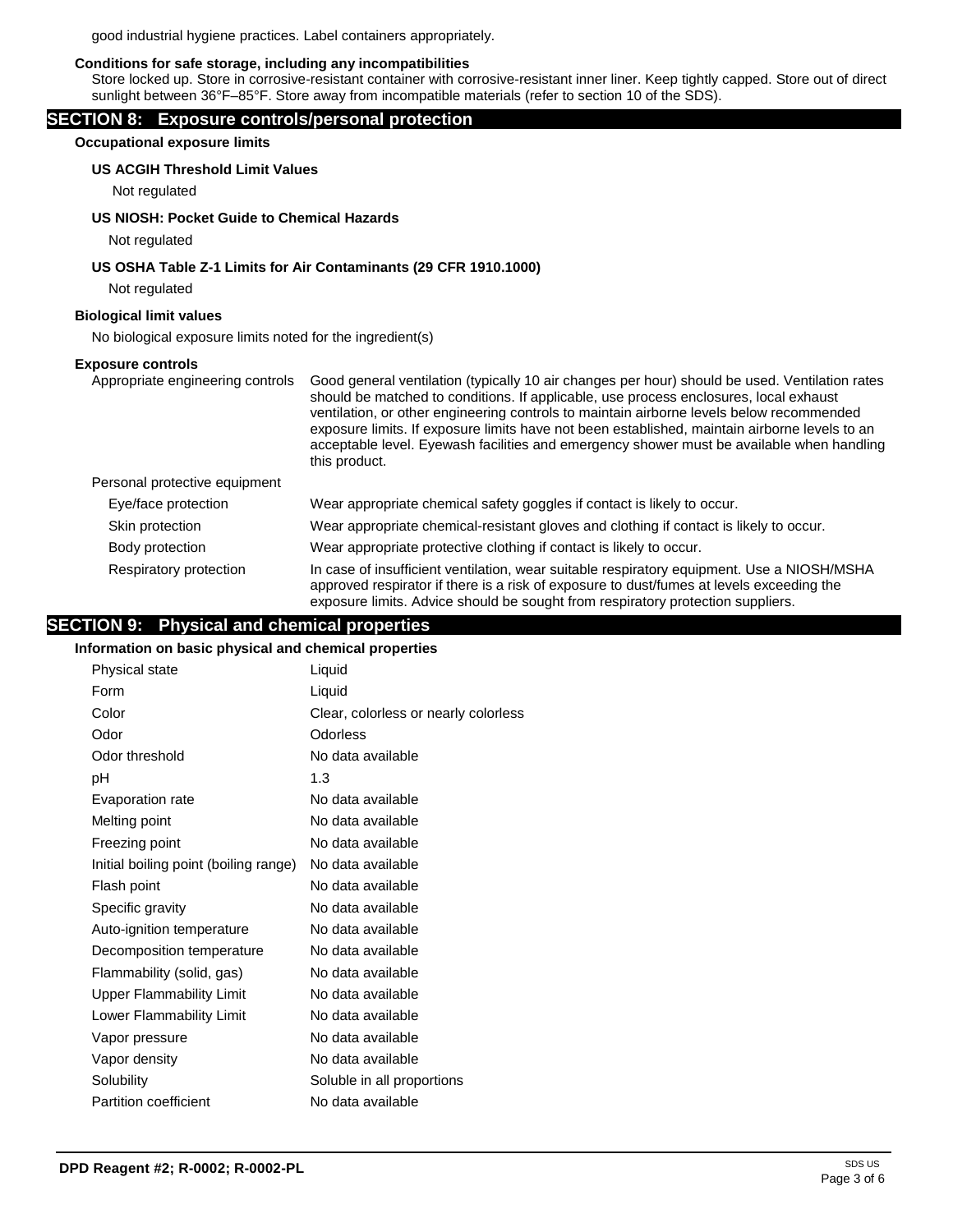| (n-octanol/water)                                                          |                                                                                                                                                                                                                                                                         |
|----------------------------------------------------------------------------|-------------------------------------------------------------------------------------------------------------------------------------------------------------------------------------------------------------------------------------------------------------------------|
| Viscosity                                                                  | No data available                                                                                                                                                                                                                                                       |
| <b>Explosive properties</b>                                                | No data available                                                                                                                                                                                                                                                       |
| Oxidizing properties                                                       | No data available                                                                                                                                                                                                                                                       |
| <b>SECTION 10: Stability and reactivity</b>                                |                                                                                                                                                                                                                                                                         |
| <b>Reactivity</b>                                                          | Hazardous reactions will not occur under normal conditions.                                                                                                                                                                                                             |
| <b>Chemical stability</b>                                                  | Stable under recommended handling and storage conditions (refer to section 7 of the SDS.)                                                                                                                                                                               |
| <b>Possibility of hazardous</b><br>reactions                               | No dangerous reaction known under conditions of normal use.                                                                                                                                                                                                             |
| <b>Conditions to avoid</b>                                                 | Contact with incompatible materials. Do not use in areas without adequate ventilation.                                                                                                                                                                                  |
| Incompatible materials                                                     | Alkalis, metal nitrates, metals, strong bases, strong oxidizers.                                                                                                                                                                                                        |
| <b>Hazardous decomposition</b><br>products                                 | No hazardous decomposition products under normal conditions.                                                                                                                                                                                                            |
| <b>SECTION 11: Toxicological information</b>                               |                                                                                                                                                                                                                                                                         |
| Information on toxicological effects                                       |                                                                                                                                                                                                                                                                         |
| Likely routes of exposure are skin/eye contact and ingestion.              |                                                                                                                                                                                                                                                                         |
| <b>Most important</b>                                                      | Direct skin contact may cause corrosive skin burns, deep ulcerations, and possibly permanent<br>scarring.                                                                                                                                                               |
| symptoms/effects, acute and<br>delayed                                     | Direct contact with concentrated solutions may be corrosive to the eyes and may cause severe<br>damage, including blindness. Symptoms may include stinging, tearing, redness, swelling, and<br>scarring.                                                                |
|                                                                            | Inhalation of mists can cause severe respiratory irritation. Symptoms may include coughing,<br>choking, and wheezing. Inhalation could result in pulmonary edema (fluid accumulation).<br>Symptoms of pulmonary edema (chest pain, shortness of breath) may be delayed. |
|                                                                            | Ingestion may produce burns to the lips, oral cavity, upper airway, esophagus, and possibly the<br>digestive tract. Symptoms may include abdominal pain, vomiting, burns, perforations, and<br>bleeding.                                                                |
| <b>Acute toxicity</b>                                                      | This product is not classified as an acute toxicity hazard.                                                                                                                                                                                                             |
| <b>Skin corrosion/irritation</b>                                           | Causes severe skin burns                                                                                                                                                                                                                                                |
| Serious eye damage/eye irritation Causes serious eye damage                |                                                                                                                                                                                                                                                                         |
| <b>Respiratory sensitization</b>                                           | No data available                                                                                                                                                                                                                                                       |
| <b>Skin sensitization</b>                                                  | No data available                                                                                                                                                                                                                                                       |
| Germ cell mutagenicity                                                     | No data available                                                                                                                                                                                                                                                       |
| Carcinogenicity                                                            |                                                                                                                                                                                                                                                                         |
| IARC Monographs, Overall Evaluation of Carcinogenicity<br>Not classifiable |                                                                                                                                                                                                                                                                         |
| Not regulated                                                              | OSHA Specifically Regulated Substances (29 CFR 1910.1001-1096)                                                                                                                                                                                                          |
| US National Toxicology Program (NTP) Report on Carcinogens                 |                                                                                                                                                                                                                                                                         |
| Not regulated                                                              |                                                                                                                                                                                                                                                                         |
| <b>Reproductive toxicity</b>                                               | No data available                                                                                                                                                                                                                                                       |
| Specific target organ toxicity<br>(single exposure)                        | No data available                                                                                                                                                                                                                                                       |
| Specific target organ toxicity<br>(repeated exposure)                      | No data available                                                                                                                                                                                                                                                       |
| <b>Aspiration hazard</b>                                                   | No data available                                                                                                                                                                                                                                                       |
| <b>SECTION 12: Ecological information</b>                                  |                                                                                                                                                                                                                                                                         |
| <b>Ecotoxicity</b>                                                         | This product is not classified as environmentally hazardous.                                                                                                                                                                                                            |
| <b>Persistence and degradability</b>                                       | No data available                                                                                                                                                                                                                                                       |
| <b>Bioaccumulative potential</b>                                           | No data available                                                                                                                                                                                                                                                       |
| <b>Mobility in soil</b>                                                    | No data available                                                                                                                                                                                                                                                       |
| Other adverse effects                                                      | Large or frequent spills can have a harmful or damaging effect on the environment.                                                                                                                                                                                      |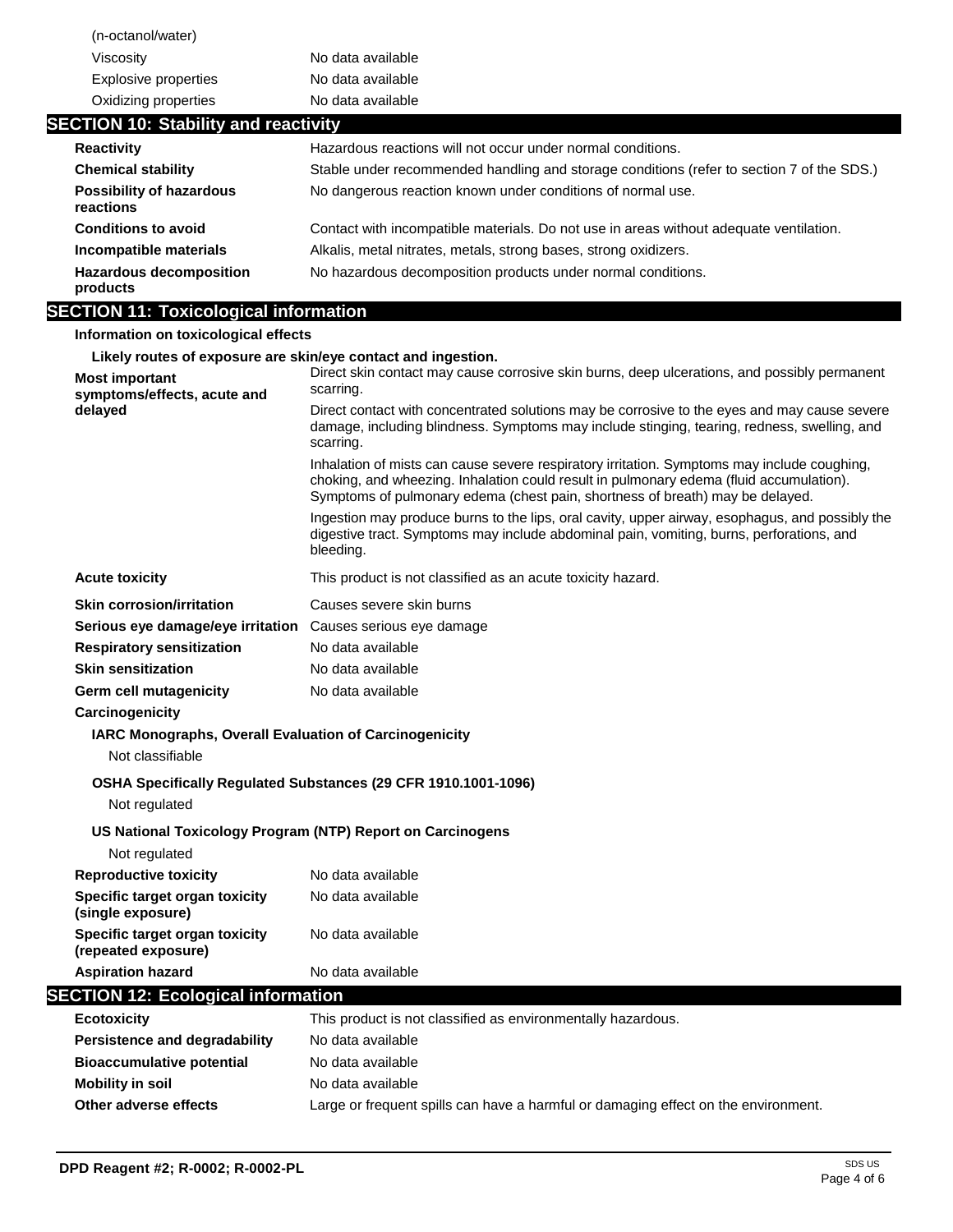# **SECTION 13: Disposal considerations**

Collect and reclaim or dispose of in sealed containers at a licensed waste disposal site. Since emptied containers may retain product residue, follow label warnings even after container is emptied. This material and its container must be disposed of in a safe manner. Dispose of contents/container in accordance with local/regional/national/international regulations.

## **SECTION 14: Transport information**

| <b>UN number</b>                                                                   | <b>UN3265</b>                                                             |
|------------------------------------------------------------------------------------|---------------------------------------------------------------------------|
| <b>UN Proper shipping name</b>                                                     | Corrosive liquid, acidic, organic, N.O.S (Phosphorous-based organic acid) |
| <b>Reportable Quantity</b>                                                         | None                                                                      |
| <b>Class (Subsidiary risk)</b>                                                     | 8                                                                         |
| Label(s)                                                                           | 8                                                                         |
| <b>Packing group</b>                                                               | $\mathbf{II}$                                                             |
| <b>Special provisions</b>                                                          | 386, IB3, T7, TP1, TP28                                                   |
| <b>Packaging exceptions</b>                                                        | 154                                                                       |
| Packaging, non-bulk                                                                | 203                                                                       |
| IATA                                                                               |                                                                           |
| <b>UN number</b>                                                                   | <b>UN3265</b>                                                             |
| UN Proper shipping name                                                            | Corrosive liquid, acidic, organic, N.O.S (Phosphorous-based organic acid) |
| <b>Class (Subsidiary risk)</b>                                                     | 8                                                                         |
| <b>Packing group</b>                                                               | $\mathbf{H}$                                                              |
| <b>Special provisions</b>                                                          | None                                                                      |
| <b>IMDG</b>                                                                        |                                                                           |
| UN number                                                                          | <b>UN3265</b>                                                             |
| <b>UN Proper shipping name</b>                                                     | Corrosive liquid, acidic, organic, N.O.S (Phosphorous-based organic acid) |
| <b>Class (Subsidiary risk)</b>                                                     | 8                                                                         |
| <b>Packing group</b>                                                               | $\mathsf{II}$                                                             |
| <b>Environmental hazards</b>                                                       |                                                                           |
| <b>Marine pollutant</b>                                                            | <b>No</b>                                                                 |
| <b>Special provisions</b>                                                          | 223, 274                                                                  |
| <b>EmS</b>                                                                         | $F-A, S-B$                                                                |
| <b>Special precautions for user</b>                                                | Read safety instructions, SDS, and emergency procedures before handling.  |
| <b>Transport in bulk according to Annex II</b><br>of MARPOL 73/78 and the IBC Code | This substance/mixture is not intended to be transported in bulk.         |

**DOT hazard pictograms**

**IATA; IMDG hazard pictograms**



# **SECTION 15: Regulatory information**

**US federal regulations**

**CERCLA Hazardous Substance (40 CFR 302.4)**

Not regulated

## **SARA 302 Extremely Hazardous Substance (40 CFR 355 Appendices A / B)**

Not regulated

## **SARA 304 Emergency Release Notification**

Not regulated